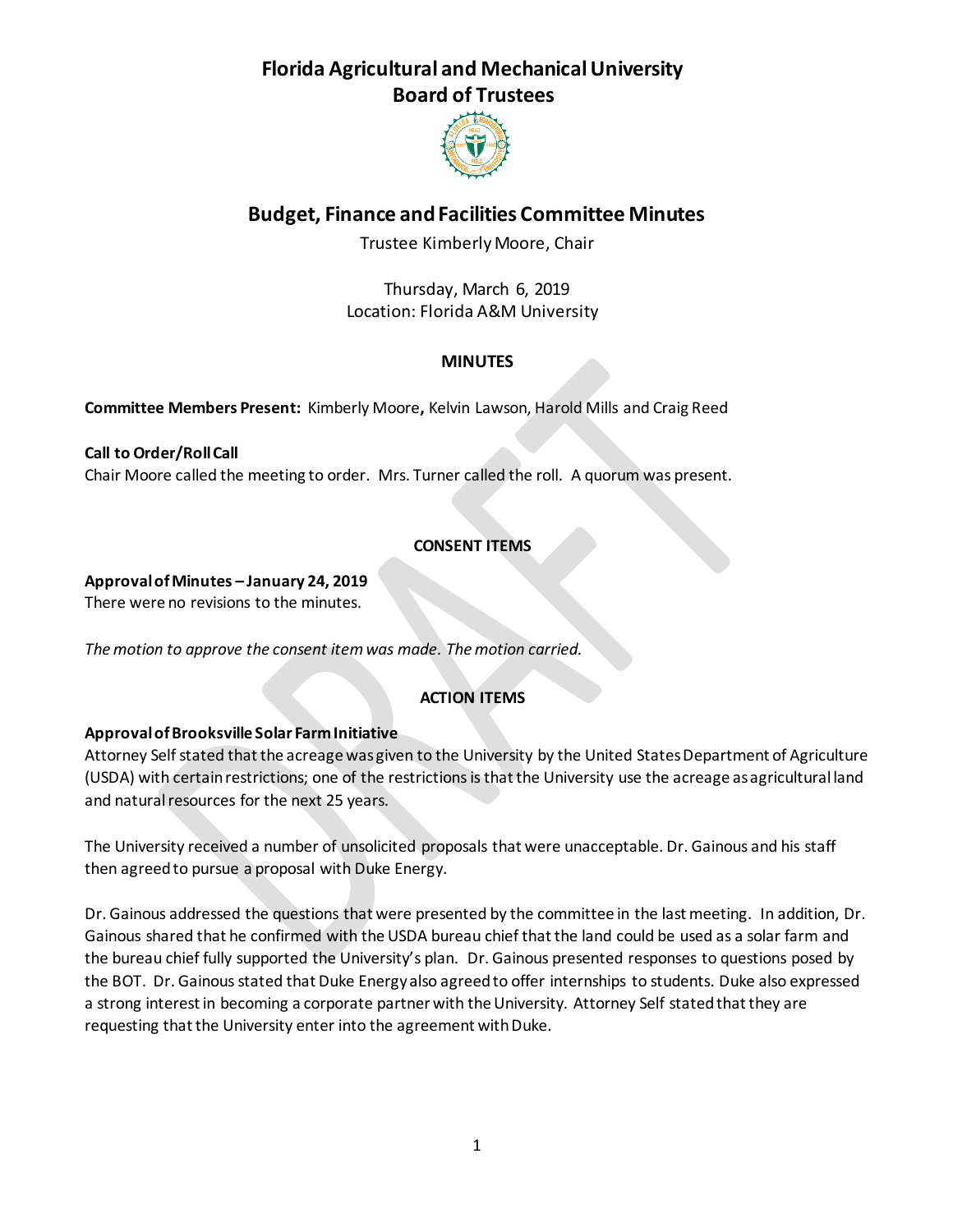

### Questions/Comments re: Approval of Brooksville Solar Farm Initiative

- Trustee Mills sought further clarification as to what it would mean for Duke Energy to become a corporate sponsor. *Response: Dr. Gainous stated that it gives the president an opportunity to establish a relationship with Duke Energy.*
- Trustee Lawson asked how the monies generated by this project would be used on an annual basis for the next 25 years. *Response: Dr. Gainous stated that Dr. Robinson would have to provide that response;* however, some of the revenue could be used for goat herding, plant science and animal science.
- Trustee Lawson asked whether there would be an opportunity to garner a percentage of the revenue generated by the electricity. *Response: Dr. Gainous stated that they had asked this question, and Duke responded that there would not be an opportunity for revenue sharing.*
- Trustee Lawson stated that MIT was the only university with a sizeable comparable solar farm; however, FAMU's would be the largest in the country. Trustee Lawson stated that he wanted to know whether MIT had entered into revenue sharing with their stakeholders. *Response: Dr. Gainous indicated that he could have a response to Trustee Lawson's question the next day.*
- Trustee Woody asked how much money would go towards scholarships. *Response: Dr. Gainous corrected Trustee Woody by indicating that the relationship with Duke would produce internships, not scholarships. Dr. Gainous continued to state that he did not have those numbers.*
- Trustee Woody also asked what would be the benefit for the African American farmer*. Response: Dr. Gainous stated that black farmers are currently moving cattle to the Brooksville Farm. They will continue a relationship with black farmers by holding conferences and workshops for them.*
- Trustee Dortch asked whether the funds from this project were going to the foundation under a restricted fund. *Response: Dr. Gainous stated that he plans on writing up a proposal to present to Dr. Robinson. Dr. Gainous suggested that a portion of the revenue be used for the CASS Building.*
- Trustee Mills asked the Duke Energy representatives how much electricity they project the solar farm would produce. *Response:* Thomas Lowry of Duke Energy stated that the solar farm would produce just under that state required 75 megawatts.
- Trustee Mills asked where this electricity would be distributed within the state. *Response: Mr. Lowry indicated that it would be distributed to south Florida but primarily in the Hernando County area.*
- Trustee Reed asked were there any restrictions that we would encounter by using the land in this manner. *Response: Attorney Self indicated that legally there are no restrictions and that they did receive approval from the USDA.*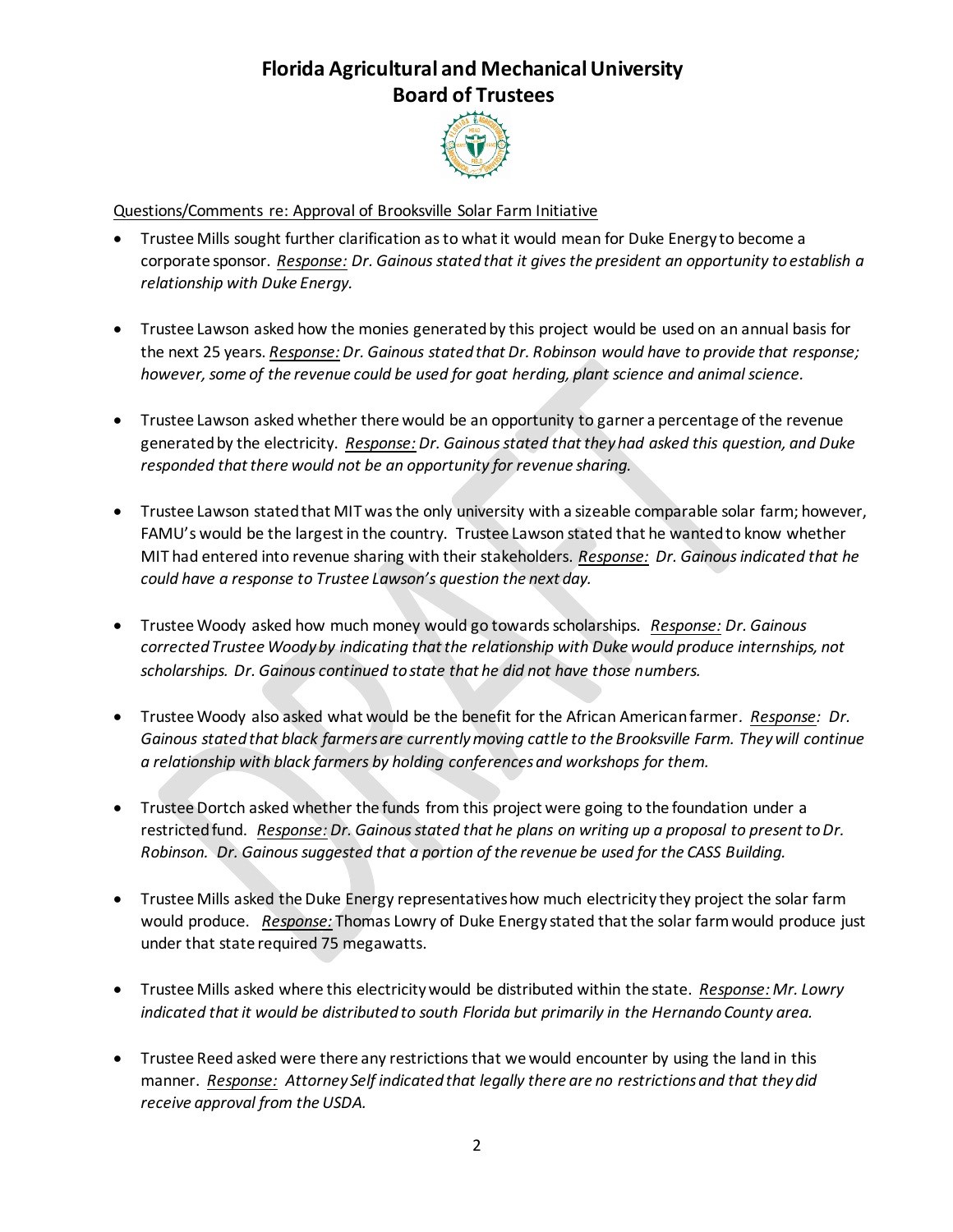

Attorney Self stated that the solar farm plan will be presented to the BOG as an informational item to demonstrate compliance with the University's strategic plan. Trustee Moore stated that the proposal also must go through the Public Service Commission as part of Duke Energy's requirement. Attorney Self stated that the agreement could move forward subject to the approval of the University's general counsel.

A motion was made to accept the agreement with contingencies related to inclusion of a guaranteed 15-year lease with optional years agreeable by both parties and a request for the university team to development a plan of action on the placement and use of funds.

*The motion to approve this agenda item with the stated contingencies was carried.*

## **Approval of Carry Forward Budget**

Director Mathis recommended that the board consider approving distribution of the 5% reserves to support existing priorities as outlined in the committee materials.

*The motion to approve this agenda item was carried.*

## **Approval to Amend Policy #2006-04 (P-Card Language Change)**

Director Hood recommended that there be a change in the processing days for submission of receipts for PCard purchases. The recommended change was that the processing days move from seven calendar days to seven business days for general expenses and seven business days after the return of the traveler.

## *The motion to approve this agenda items was carried.*

## **Approval of Budget Amendment for Housing Repairs**

Director Mathis discussed the emergency that occurred in Gibbs Hall. Director Mathis requested approval of an additional \$500,000 budget authority for repairs and to enhance the structural integrity of Gibbs Hall. The funds would come from the housing R&R fund.

*The motion to approve this agenda items was carried.*

## **INFORMATION ITEMS**

## **Succession Planning Overview**

AVP Ingram stated that the University has moved forward with implementation of the succession plan. Human Resources has completed the development of the infrastructure to support transition plan. A training guide has been developed for use by managers and employees for executing the transition planning. All materials that have been developed are in an electronic format. Additionally, education and training have been provided to the president and his senior leadership team. Next steps include:

Education and training for the senior leadership teams for the various colleges, schools and divisions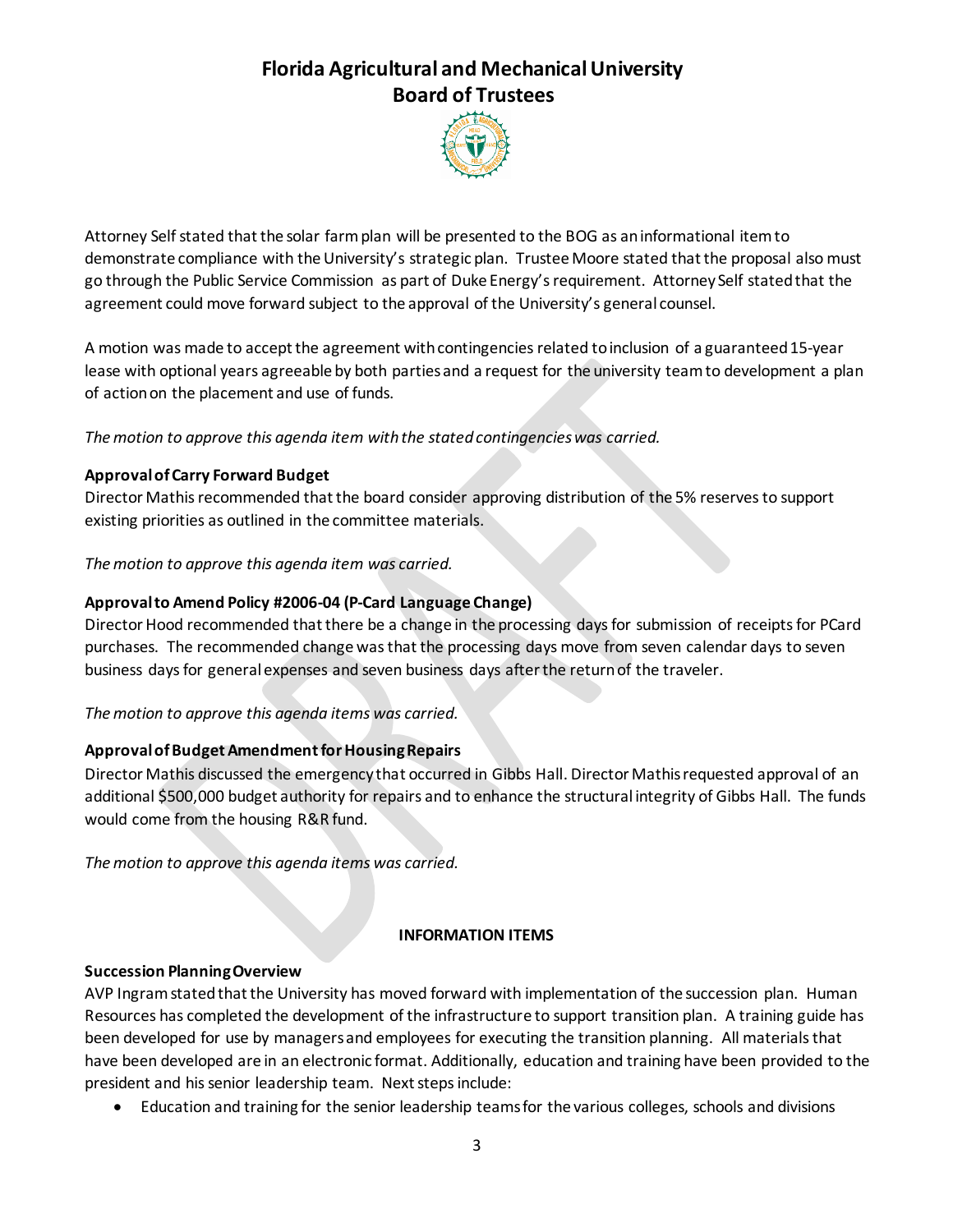

Career development and talent review discussions within the divisions

 Succession planning and replacement planning within the divisions at the assistant vice president level The timeline for completion is June 2019.

### **Budget Development Overview**

Director Mathis stated that the budget council met in January to review the policies and procedures for the 2019/20 budget. Budget requests were submitted to the council from the various vice presidents and their direct reports. In January, notice went out to the vice presidents with instructions for budget requests. The budget council will meet in March to review the requests. In April, the budget council will have the vice presidents present their individual budget requests. In May, the budget office will prepare a preliminary budget that will be presented in June. In August, the final budget will be prepared and submitted to the BOG.

### **Financial Status Report/Cost Savings**

AVP Holmes reported that the year to date revenues exceeds operating expenses by \$3.7 million. AVP Holmes stated that the teacher resource contracts delivered significant cost savings. The majority of the cost savings originated with tax avoidance. The University saved over \$400,000 through cost savings measures.

### **Student Write Off and Property Write Off**

AVP Holmes stated that the University has written off a sizeable amount on student accounts. AVP Holmes added that the University has also written off property that has been missing for at least two inventory cycles. The University's property survey board has approved this amount.

#### Questions/Comments re: Student Write Off and Property Write Off

 Trustee Dortch: Will the student write offs impact the federal funding or were these small items related to their University expenses? *Response: AVP Holmes stated that these write-offs were related to student fees and did not come from federal funding.*

#### **Project Updates –Housing Project Plan – Phase 1a**

VP Ford stated that the FAMU team travelled to Washington, DC for the closing of the HBCU Capital Finance funding. The University has access to the funds needed to build the 700-bed dorm and address deferred maintenance. VP Ford added that this event is important because it allows the University to address strategic priority number one that is to enhance the student experience.

#### **Project Updates – CASS Project**

AVP Kapileshwari stated that the CASS Project is progressing very well. Excavation and foundation work are both complete. Framework will begin soon.

#### **Project Updates –Housing Facilities**

Dr. Wilder stated that expenses are continuing to be tracked monthly. The students are using the technology for housing assignments; new and returning students have both been able to use the new application technology.